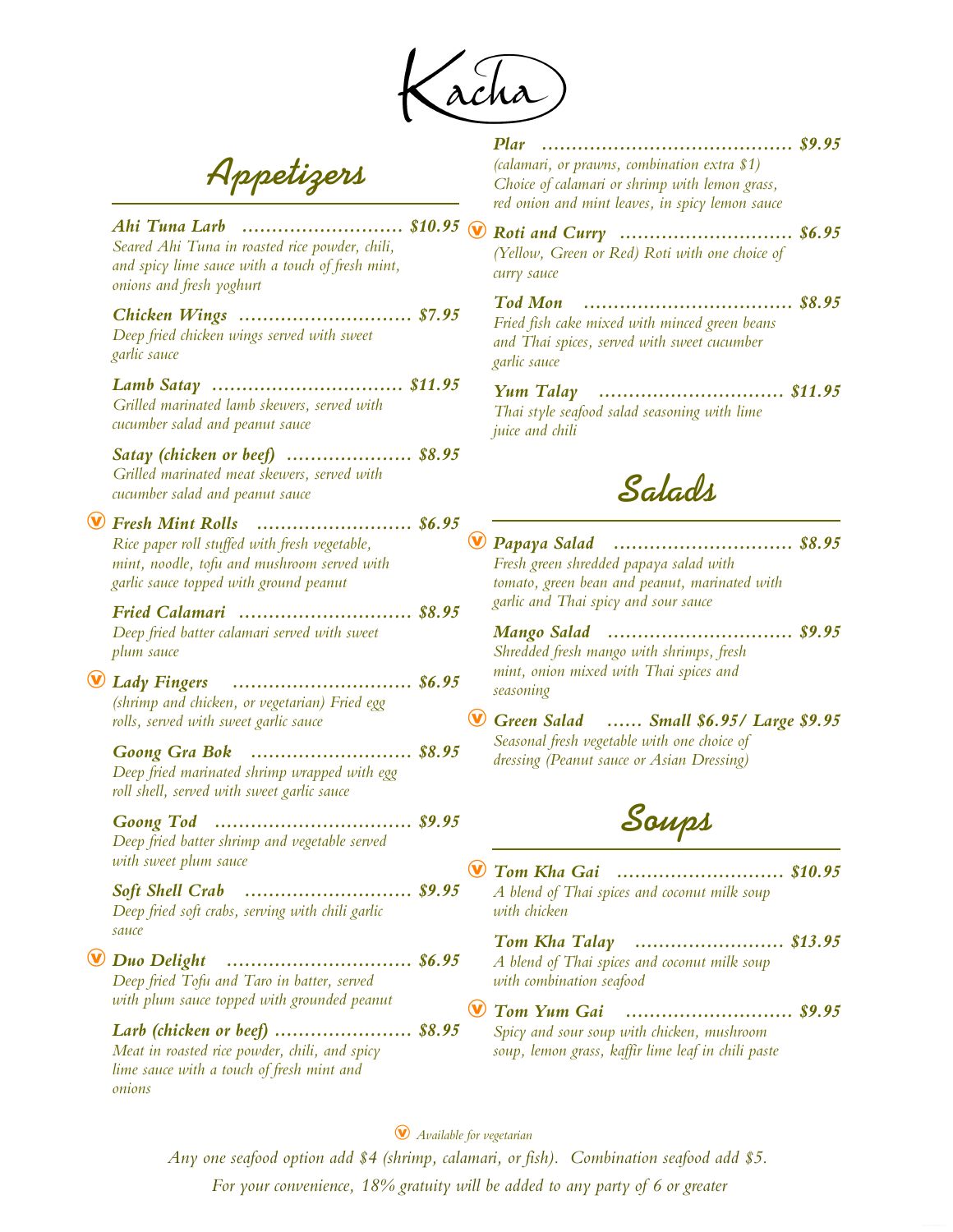(acha)

| Tom Yum Goong  \$11.95<br>Spicy and sour soup with jumbo prawns,<br>mushroom soup, lemon grass, kaffir lime leaf in<br>chili paste                         | Entrées                                                                                                                                                               |
|------------------------------------------------------------------------------------------------------------------------------------------------------------|-----------------------------------------------------------------------------------------------------------------------------------------------------------------------|
| \$12.95<br>Spicy and sour soup with combination seafood<br>and mushroom soup with a touch of lemon<br>grass, red onion and chili                           | Asparagus Lobster Sauce  \$13.95<br>Fresh asparagus sautéed with crab meat, prawn,<br>minced chicken, white egg and white wine in<br>spicy garlic sauce               |
| $$9.95$ <sup><math>\vee</math></sup><br>$\mathbf \Omega$<br>Combination of shrimp, chicken, tofu, spinach,<br>silver noodle, Napa cabbage in chicken broth | Cashew Nut Chicken  \$11.95<br>Sautéed cashew nut with chicken, onion, dried<br>sweet chili and homemade sauce                                                        |
| Chef Specials                                                                                                                                              | Thai style BBQ chicken, marinated with<br>oriental spices, served with sweet garlic sauce                                                                             |
| Bangkok Rib  \$14.95<br>Grilled marinated baby back rib with Thai<br>style sauce, served with steam vegetable                                              | $\mathbf{\bm \Psi}$<br>Mixed Green  \$9.95<br>Sautéed of asparagus (seasonal), green beans,<br>Napa cabbage, tomato, baby corn and broccoli<br>in garlic oyster sauce |
| Bengal's Favorite  \$13.95 $\vert \mathbf{\mathsf{\hat{V}}} \vert$<br>Grilled thin sliced beef, sautéed with green<br>curry paste and Thai herbs           | Pra Ram Long Song  \$11.95<br>(chicken, beef, vegetarian)<br>Choice of meat on bed of spinach, topped with                                                            |
| Beef Shish Kebab  \$14.95<br>Marinated filet mignon cubes on skewers served<br>with spicy chili garlic sauces                                              | peanut sauce<br>$\mathbf{\bm \Psi}$<br>Ginger Eggplant  \$11.95<br>Sautéed eggplant with shrimp and chicken in<br>basil ginger garlic sauce                           |
| Goong Pad Pong Gari  \$15.95<br>Sautéed prawns with curry power, egg and<br>onion                                                                          | Moo Yang Gratiem  \$11.95<br>Grilled marinated thin slices of pork, served                                                                                            |
| Lamb Hotplate  \$15.95<br>Sautéed sliced lamb with chili garlic paste and<br>Thai herbs, served on sizzling plate                                          | with chili garlic sauce<br><b>Garlic Quails</b><br>\$12.95<br>Fried quail marinated in garlic and Thai herbs,                                                         |
| $\ldots$ \$13.95<br>The Lover<br>Sautéed chicken and shrimp with avocado,<br>pineapple, and onion                                                          | served with crispy egg noodle and sweet garlic<br>sauce<br>Pad Graprao<br>\$11.95                                                                                     |
| The Typhoon  \$18.95<br>Sautéed mussels, scallops, and prawns with                                                                                         | (minced chicken, pork, beef, vegetarian, or<br>seafood) Sautéed choice of meat in sweet basil<br>and fresh chili garlic sauce                                         |
| homemade chili garlic sauce with fresh<br>peppercorn and Thai herbs, served on sizzling<br>plate                                                           | $\mathbf v$<br><b>Pad Praew Wan</b><br>Sautéed chicken, pork, and shrimp with onion,<br>tomato and pineapple in sweet and sour sauce                                  |
|                                                                                                                                                            | <b>Pad Prik King</b><br>\$11.95<br>(chicken, pork, beef, or vegetarian)<br>Sautéed choice of meat with green bean in red<br>chili garlic sauce                        |

*Any one seafood option add \$4 (shrimp, calamari, or fish). Combination seafood add \$5. For your convenience, 18% gratuity will be added to any party of 6 or greater* Æ *Available for vegetarian*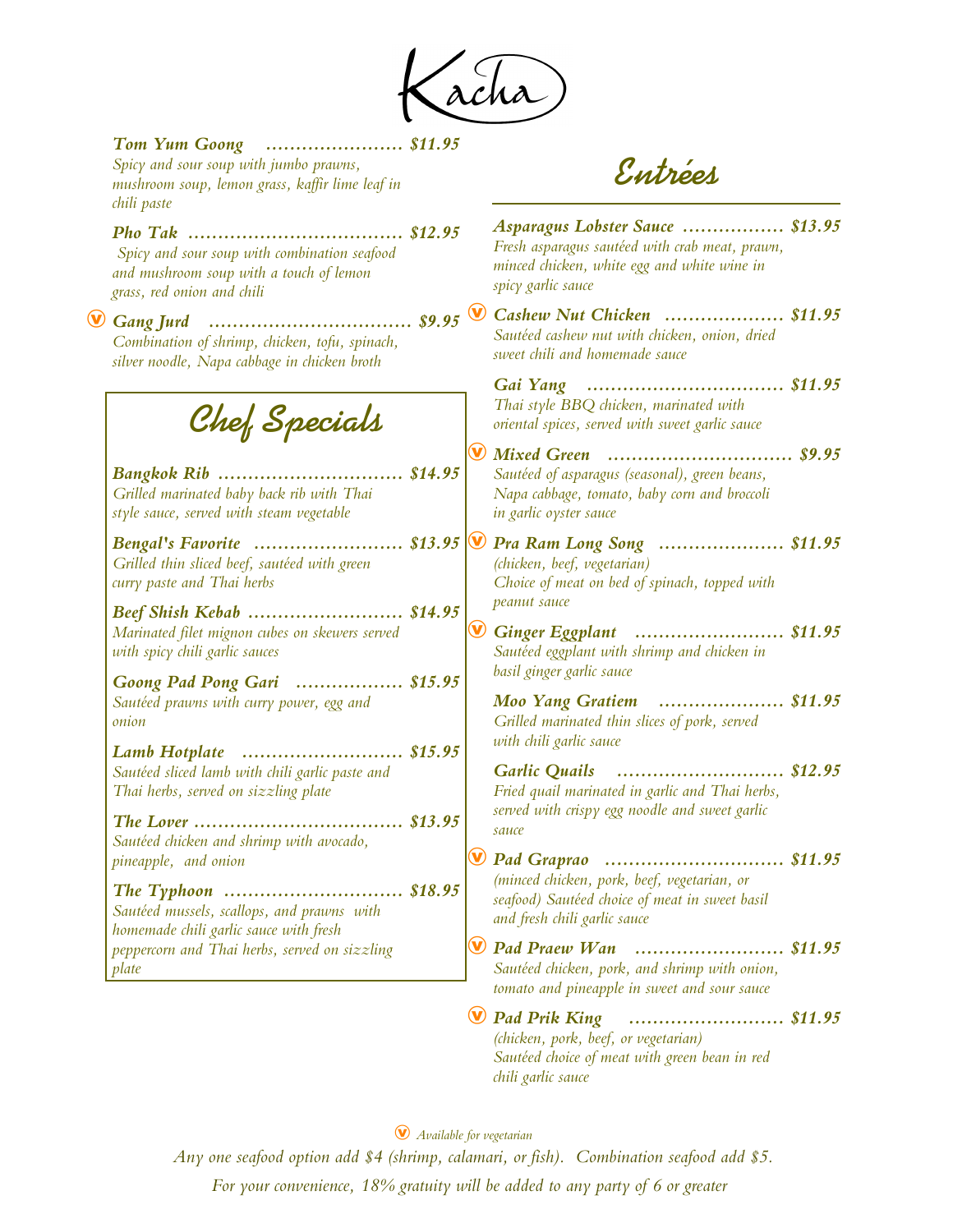*Ped Yang .................................. \$14.95 Slices of roast duck, served with sweet spicy black soy sauce* 

**Curries**

Æ *Gang Gari Gai ........................... \$11.95 Yellow curry with chicken cooked in coconut milk and potato cubes, served with cucumber salad*  Æ *Gang Dang ................................ \$11.95 (chicken, pork, beef, vegetarian, or seafood) Red curry paste in a coconut milk with bamboo shoot, bell pepper, and sweet basil* Æ *Gang Kiew Wan ........................ \$11.95 (chicken, pork, beef, vegetarian, or seafood) Spicy green curry cooked in coconut milk with slices of eggplant, green beans and fresh sweet basil Panang Nur ............................... \$11.95 Mild red thick curry in a coconut milk with carrot, bell pepper, sweet basil, and tender beef cube*  Æ *Pumpkin Curry ........................... \$12.95 (chicken, pork, beef, vegetarian, or seafood) Thai style red curry with pumpkin, sweet basil, bell pepper, and baby corn Lamb Curry Marinated lamb cooked in yellow curry with potato served with cucumber salad and roti .............................. \$17.95 Pineapple Duck Curry .................. \$14.95 Roast duck cooked in coconut milk and red curry with a combination pineapple, tomato and spinach served in half pineapple* **Seafoods** *Chu Chee Talay ......................... \$18.95*

*Broiled combination seafood topped with spicy chili curry sauce with a touch of Thai herbs and vegetable*

*Andaman Skewers ........................ \$15.95 Combination of charbroiled scallop, prawn, and fish with vegetables on skewers, served with spicy lemon garlic sauce and sweet chili sauce*

*Goong Chu Chee .......................... \$15.95 Broiled prawns topped with spicy chili curry sauce with a touch of Thai herbs and vegetable* 

*Goong Gratiem .......................... \$15.95 Marinated jumbo prawns sautéed in garlic black pepper sauce with steamed vegetable*

*Pla Muk Pad Ped ....................... \$13.95 Sautéed Calamari in sweet basil spicy chili sauce with bamboo shoot*

*Pla Rad Prik ........... \$16.95 / Market Price (fillet or whole fish) Deep fried choice of fillet fish in batter or whole fish topped with sweet tamarind sauce and crispy basil* 

*Salmon Chu Chee ........................ \$17.95 Grilled salmon steak topped with spicy chili curry sauce with a touch of Thai herbs and vegetable* 

*Seafood Hot Plate ....................... \$18.95 Combination of prawns, scallop, calamari, fish and mussel sautéed in homemade garlic spicy sauce, served on sizzling plate*

**Noodles**

Æ *Pad Kee Mao ............................. \$10.95 (chicken, pork, beef, vegetarian, or seafood) Pan fried rice noodles with choice of meat with garlic, basil, chili, egg and vegetable*

Æ *Pad See Eew .............................. \$10.95 (chicken, pork, beef, vegetarian, or seafood) Pan fried thick rice noodles with choice of meat with garlic, Chinese broccoli, egg, and soy sauce*

**W** Pad Thai *Pan fried rice noodle with shrimp, tofu, egg, bean sprouts and green onion topped with ground peanut ................................. \$10.95*

Æ *Available for vegetarian* 

*Any one seafood option add \$4 (shrimp, calamari, or fish). Combination seafood add \$5. For your convenience, 18% gratuity will be added to any party of 6 or greater*